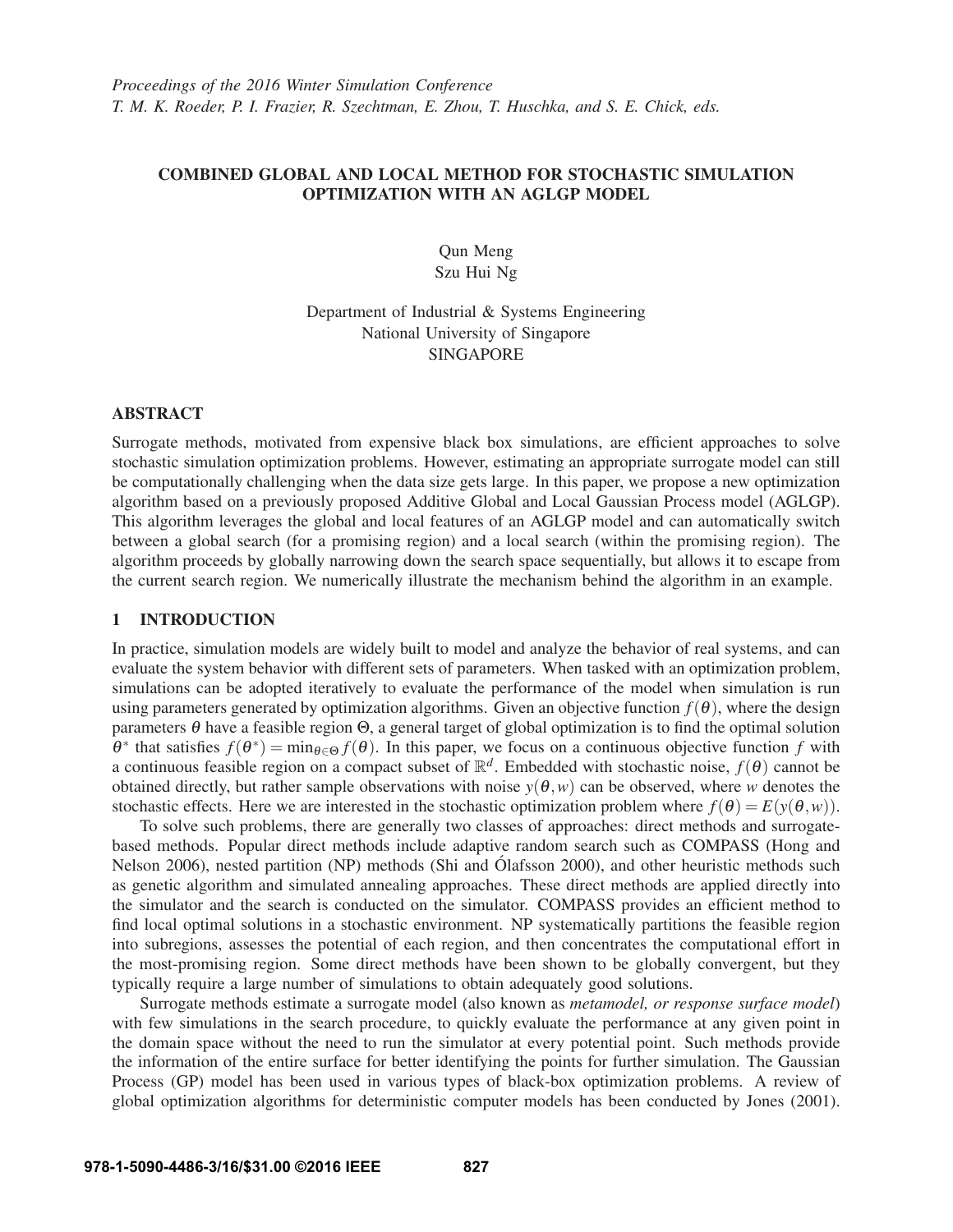The Efficient Global Optimization (EGO) algorithm (Jones et al. 1998) is a popular and widely used algorithm that determines the next evaluation point by maximizing the expected improvement (EI) from the current optimal solution. Huang et al. (2006), Picheny et al. (2013), and Quan et al. (2013) further extended this framework to stochastic simulation with homogeneous or heterogeneous variance.

However, in GP-based optimization algorithms like EGO, the estimation of the GP model requires an inversion of an  $n \times n$  covariance matrix in each iteration, which might require a significant amount of computational effort if the number of evaluation points is large. The matrix inversion in GP estimation can also encounter numerical problems if the evaluation points are close to each other, resulting in an ill-conditioned matrix. This can happen often in global optimization problems, when the algorithm exploits solutions around potential good points. Rasmussen and Williams (2006) discusses various approximation schemes, but these techniques are complicated and can be computationally intensive so that they are not suitable for iterative search algorithms with model fitting in each iteration.

In this paper, we focus on optimization problems where the number of evaluations observed can get large (growing to thousands for simulations that run relatively fast in minutes) as iterations progress to find the optimal point. In such cases, traditional GP-based search algorithms can become computationally expensive and unable to handle the problem. However, a global surrogate-based approach is still attractive as it can provide global information about the response to better guide the exploration and improve convergence (Stephens and Baritompa 1998). Sun et al. (2014) proposed a Gaussian-based Search (GPS) algorithm which built the sampling distribution based on a quickly constructed GP model to overcome some of the computational expense; but it is mainly designed for discrete optimization problems with small variances. More sophisticated and efficient estimation schemes are required for heterogeneous noisy simulations.

Moreover, the EGO algorithm and its extensions are faced with an expensive optimization problem to find the next evaluation point when the domain space is large (as it requires evaluating the expected improvement for all possible points). Regis and Shoemaker (2007) introduce the Stochastic Response Surface (SRS) method that simplifies this optimization problem by carefully generating a small set of random candidate points to evaluate in each iteration. They show that the algorithm is convergent without needing to solve an expensive optimization problem at each step.

In this paper, we propose a combined global and local optimization (CGLO) algorithm that applies the Additive Global and Local Gaussian Process (AGLGP) model (Meng and Ng 2015), which is an additive surrogate that consists of a global model that captures the global trend and local models that capture the local residuals. Based on the global model, a promising local area is selected in the global search stage, and an adaptive local search algorithm that incorporates the local model helps to search in the local area. To reduce the computational burden from optimizing the search criteria, the SRS method is adopted in both the global and local search stages. With the fast estimated AGLGP model, the CLGO spends less time for model estimation in each iteration, while with a two-stage searching criterion, it systematically searches promising regions with a global stage and then searches more deeply into the region with the local stage. The balance of the two in an iterative manner provides more opportunities to exploration and exploitation both locally and globally than a single stage/single criterion approach. So the CGLO significantly improves the efficiency of traditional GP-based optimization algorithm when the data size gets large. The rest of the paper is organized as follows. Section 2 gives an overview of our approach and then reviews the background of the components of the approach: the AGLGP model, the expected improvement criterion we adopt and the SRS method. In Section 3, we provide the details of the combined global and local search algorithm. Numerical results are reported in section 4, followed by conclusions in section 5.

# 2 BASICS AND NOTATIONS

The general framework of CGLO algorithm is shown in Figure 1. Here we adopt the AGLGP model as a surrogate for optimization, leveraging its global model for a global search and its local model for a local search. We also adopt the SRS method with the expected improvement as the searching criterion for both the global search and local search stages. We define the notations used for the AGLGP model and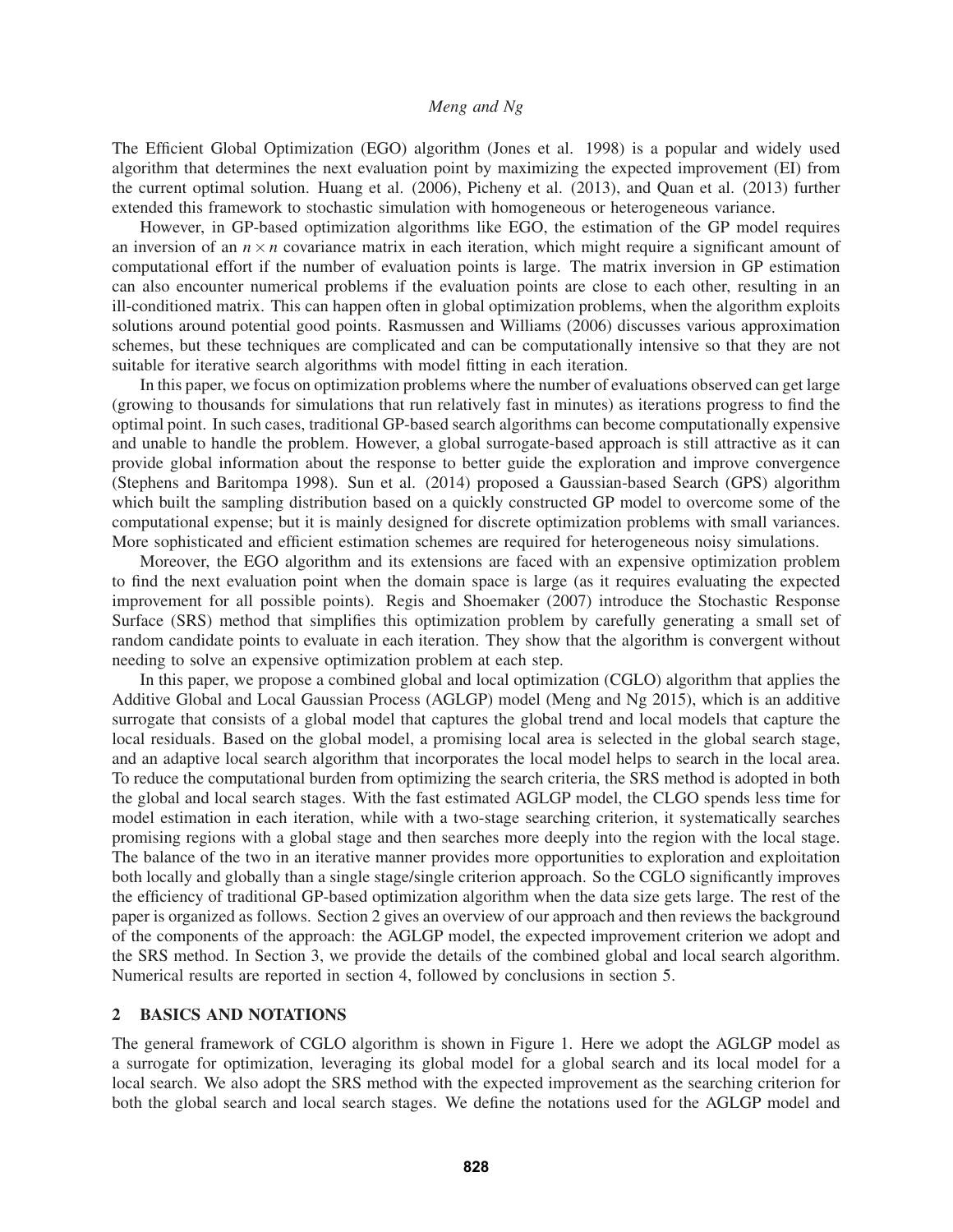

Figure 1: General framework of CGLO.

algorithm development in Table 1. Since we are focusing on stochastic simulations, multiple replications can be allocated to each evaluation point *x*, and the average of replications will be taken as the observation at each *x*, i.e.,  $y(x) = \sum_{w=1}^{r} y_w(x) / r$ .

Table 1: Parameter Definitions.

| Parameter                                               | Definition                                             | Param                      | Definition                                             |
|---------------------------------------------------------|--------------------------------------------------------|----------------------------|--------------------------------------------------------|
| ${\bf R}_k, k = 1, , K$                                 | Non-overlapping local region                           | $\mathbb{X}_{\Omega}$      | Complete domain space $\bigcup_{k=1}^{K} \mathbf{R}_k$ |
| ${\bf x}=(x_1,,x_n)$                                    | $n$ evaluation points                                  | y                          | Simulation observations at x                           |
| $x_i = (x_{i1},,x_{id})$                                | $d$ -dimension evaluation point                        | $\mathbf{X}_{\mathcal{Q}}$ | $m$ inducing points                                    |
| $x_g^l = (x_g^{i1}, , x_g^{id})$                        | $d$ -dimension inducing point                          | $y_{g}$                    | Latent global observations at $x_g$                    |
| $\mathbf{x}_1^{\mathbf{k}} = (x_1^1, , x_l^{\prime k})$ | $r_k$ evaluation points in local region $\mathbf{R}_k$ | $y_l^k$                    | Latent local residuals at $x_i^k$                      |
| $\Omega_{g}$                                            | $n_c$ candidate points for global search               | $x_g^0$                    | Point selected by global search                        |
| $\Omega_l$                                              | $n_l$ candidate points for local search                | $x^*$                      | Point selected by local search                         |
|                                                         | Total budget size                                      | $n_0$                      | Number of initial designs                              |
| $r_{min}$                                               | Minimum replications for a new point                   | $B_{t,s}$                  | Budget for search step                                 |
| $B_t$                                                   | Budget allocated in iteration $t$                      | $N_i$                      | Budget for evaluation point $x_i$                      |
| $B_{t,a}$                                               | Budget for allocation step                             | $B_{t,b}$                  | Budget for optimal solution                            |

### 2.1 AGLGP Model

The AGLGP model (Meng and Ng 2015) assumes that the stochastic simulation response can be modeled as a realization of a random process

$$
y(x) = f(x) + \varepsilon(x) = f_{global}(x) + \sum_{k=1}^{K} w_k f_{local}^k(x) + \varepsilon(x), \quad w_k = \begin{cases} 1, & x \in \mathbf{R}_k \\ 0, & x \notin \mathbf{R}_k \end{cases}
$$
 (1)

where  $f(x)$  is the deterministic mean function of the stochastic response. The random noise  $\varepsilon(x)$  has a normal distribution  $\varepsilon(x) \sim N(0, \sigma_{\varepsilon}^2(x))$ , which is independent and identically distributed across replications and uncorrelated at different locations. The mean function  $f(x)$  can be further decomposed to a global model  $f_{global}(x)$ , which models the global trend, and *K* local models with each local model  $f_{local}^k(x)$  modeling the residual process that is unexplained by  $f_{global}(x)$  in local region  $\mathbf{R}_k$ , where  $\cup_{k=1}^K \mathbf{R}_k = X_{\Omega}$ . To capture the global trend, a set of *m* inducing points are used (where  $m \ll n$ ), so the selection of inducing points is crucial for good estimation of the model. The GP models  $f_{global}(x)$  and  $f_{local}^{k}(x)$  are assumed to be piece-wise independent.

Figure 2 illustrates the general idea of the AGLGP model, which is an additive combination of a global model and local models. To fit the model, the entire space is divided into several nonoverlapping local regions via classification techniques like Support Vector Machine (SVM) (as shown in Figure 3).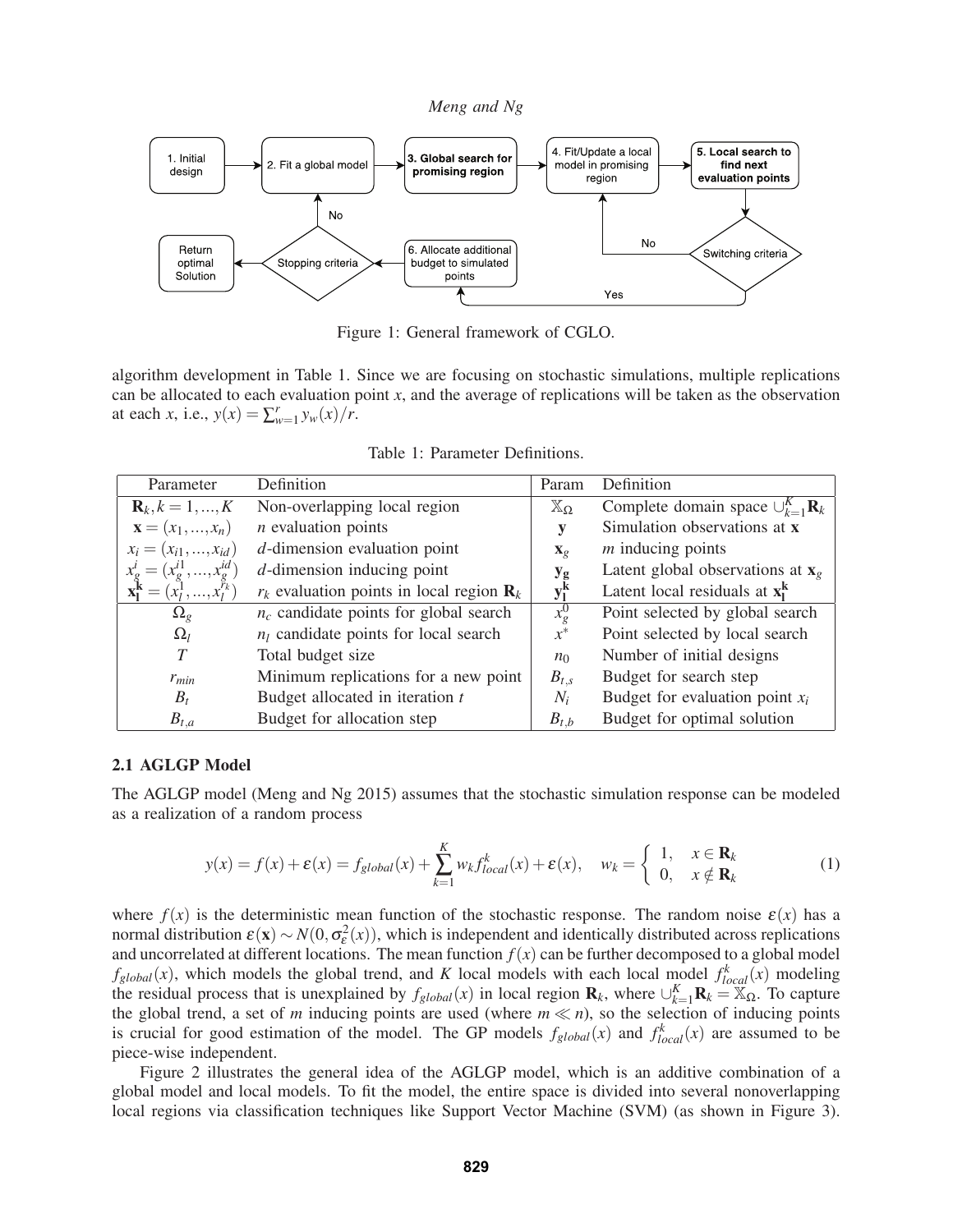

Figure 2: AGLGP model.



To obtain inducing points to fit the global model, within each local region, we further separate points into clusters based on a set of equally spaced contour lines from the minimum observation value to the maximum observation value. This avoids clustering points that have large variability together. The purpose of this clustering of similar observations (in both *x* and *y* space) is to obtain a cluster centroid which can reasonably represent the observations in the cluster and be a representative point (called an *inducing point*) of the cluster. With a good spread of evaluation points in the domain, the inducing points (although fewer) will also have a good spread in the entire space and will be able to capture the global trend.

As the global model  $f_{global}(x)$  is a latent process modeling only the inducing points, it is not reasonable to include noise in the global model. It is assumed that  $f_{global}(x)$  can be modeled by a deterministic GP model with a mean  $\beta_0$  and covariance  $\sigma^2 r_g(x_i - x_j, \theta)$ , where  $\sigma^2$  is the variance of the global component and  $r_g(\cdot)$  is the correlation structure with a sensitivity parameter  $\theta$ . Given the set of inducing points and the global evaluations  $y_g$ , the best linear unbiased global predictor can then be written as

$$
\widehat{y}_{global}(x) = \beta_0 + \mathbf{g}' \mathbf{G}_{\mathbf{m}}^{-1} (\mathbf{y}_g - \mathbf{1}' \beta_0),
$$
\n(2)

where  $\mathbf{g} = (g(x - x_g^i), \dots, g(x - x_g^m))$ ,  $\mathbf{G_m}$  is an  $m \times m$  covariance matrix with *i* jth element  $g(x_g^i - x_g^j)$ . The global predictor interpolates  $y_g$  since  $\hat{y}_{global}(\mathbf{x}_g^j) = \beta_0 + \mathbf{e}'_i(y_g - \mathbf{1}'\beta_0) = y_g^i$ . With the fitted global model, the global predictors at **x** are  $\hat{y}_{global} = (\hat{y}_{global}(x_1), ..., \hat{y}_{global}(x_n))$ . The residuals, which include both the residuals from the signal function and the random noise, are then obtained by  $y_1 = y - \hat{y}_{global}$  and modeled by another stochastic GP model  $y_{local}(x) = \sum_{k=1}^{K} w_k f_{local}^k(x) + \varepsilon(x)$ , where  $f_{local}^k(x) \sim N(0, \tau_k^2 r_k(x_l^i - x_l^j, \boldsymbol{\alpha}_k)),$ and  $\alpha_k$  is the sensitivity parameter for the local model. We assume that the residual process is correlated within a local region while independent across the regions, so different correlation functions are allowed in different regions. This enables the flexibility to capture nonstationarity in the process. Given *K* local regions  $\mathbf{R} = (\mathbf{R}_1, \dots \mathbf{R}_K)$ , the local predictor is given by

$$
\widehat{y}_{local}(x) = \mathbf{l}_{\mathbf{k}}' (\mathbf{L}_{\mathbf{k}} + \boldsymbol{\Sigma}_{\boldsymbol{\varepsilon}})^{-1} \mathbf{y}_{\mathbf{l}}^{\mathbf{k}}, \quad \forall x \in \mathbf{R}_{k},
$$
\n(3)

where  $\mathbf{l}_{\mathbf{k}} = (l_k(x - x_l^i), \dots l_k(x - x_l^{r_k}))$  and  $\mathbf{L}_{\mathbf{k}}$  is covariance matrix with  $(jh)$  element  $l_k(x_l^h - x_l^j), \forall x_l^j, x_l^h \in \mathbf{x}_{\mathbf{k}}^{\mathbf{k}}$ . The quantities  $\Sigma_{\varepsilon} = diag(\hat{\sigma}_{\varepsilon}^2(x_l^1),..., \hat{\sigma}_{\varepsilon}^2(x_l^r))$  and  $\hat{\sigma}_{\varepsilon}^2(x_l^i)$  can be estimated from the sample variance. So the overall AGLGP predictor can be expressed by

$$
\widehat{y}(x) = \widehat{y}_{global}(x) + \widehat{y}_{local}(x) = \beta_0 + \mathbf{g}' \mathbf{G}_{\mathbf{m}}^{-1} (\mathbf{y}_g - \mathbf{1}' \beta_0) + \mathbf{l}_{\mathbf{k}}' (\mathbf{L}_{\mathbf{k}} + \boldsymbol{\Sigma}_{\mathbf{\varepsilon}})^{-1} \mathbf{y}_{1}^{\mathbf{k}}, \quad \forall x \in \mathbf{R}_{k}.
$$
 (4)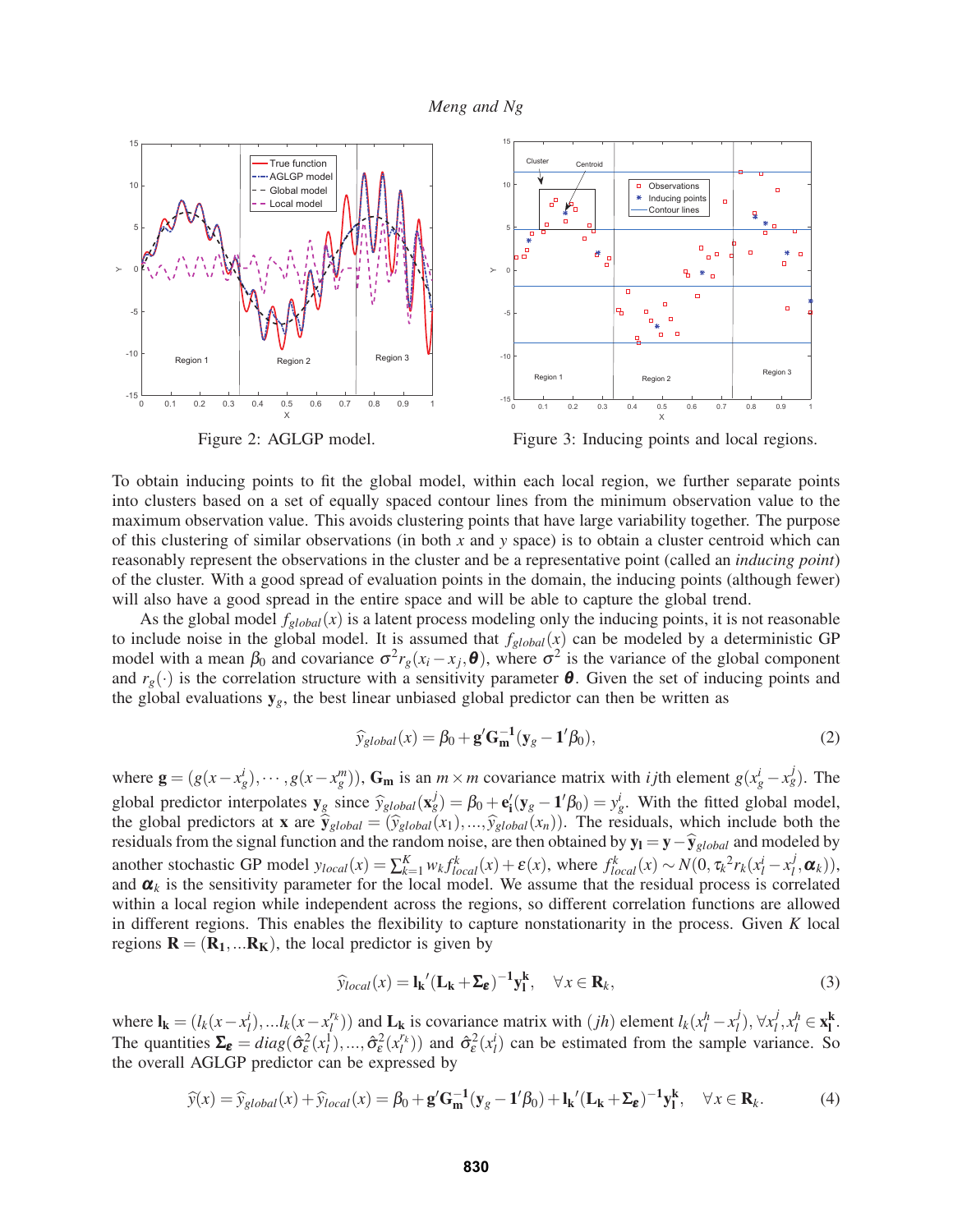As  $y_g$  and  $y_l^k$  are latent processes that cannot be observed directly, the predictive distribution of any input *x* can be derived by integrating out the random variable  $y_g$  and  $y_i^k$ , see Meng and Ng (2015). In Section 3, we will discuss an alternative sequential estimation method that first estimates the global model and its parameters from the marginal likelihood of the global model and then estimates the local model and its parameters from the predictive residuals. This sequential approach is computationally faster and can be better incorporated into the optimization algorithm.

#### 2.2 Expected Improvement

The EGO algorithm (Jones et al. 1998) sequentially selects evaluation points based on the EI criterion, which balances the trade-off between exploration (searching the entire space for regions that have not been explored before) and exploitation (searching around the current optimal solution for better solutions). At a point  $x_0$ , the EI function is defined as

$$
EI(x_0) = E[\max(y_{min} - y(x_0), 0)].
$$

where  $y_{min}$  is the observed best function value while  $y(x_0)$  is a random variable that models the uncertainty of the function value at *x*<sub>0</sub>, where  $y(x_0) \sim N(\hat{y}(x_0), \hat{s}^2(x_0))$  with predictive mean  $\hat{y}(x_0)$  and predictive variance  $\hat{s}^2(x_0)$ ). The point that maximizes the EI function will be selected for next evaluation either due to its low predictive mean (for exploitation) or due to its high predictive variance (for exploration). Huang et al. (2006) proposed an augmented EI (AEI) function for stochastic simulation systems. The AEI accounts for the influence of the random noise  $\varepsilon(x)$  and considers selecting and adding replications on the existing evaluation points other than searching for new points.

A two-stage sequential optimization (TSSO) algorithm (Quan et al. 2013) further extended the EGO framework to the heterogeneous case, which comprises of a search stage to determine the next evaluation point and an allocation stage to evaluate the best optimal solution by running simulations at each evaluated point according to Optimal Computing Budget Allocation (OCBA) strategy. The search criterion is defined by the modified EI function

$$
mEI(x_0) = E(\max[y_{min} - z(x_0), 0]).
$$
\n(5)

where  $z(x_0)$  is a normal random variable with mean given by MNEK predictor (Yin et al. 2011) and variance given by spatial prediction uncertainty. By ignoring predictor uncertainty caused by random variability, the search stage can focus on new points with a low predicted response or a high spatial uncertainty.

# 2.3 Stochastic Response Surface Method

Regis and Shoemaker (2007) introduced a Stochastic Response Surface (SRS) method that simplifies the optimization problem of finding the next evaluation point. The SRS method follows the same framework with the EGO algorithm, i.e., simulate at initial designs and iteratively fit or update a response surface model, select the next evaluation point, run simulations at the selected point. Differently, SRS selects the next evaluation point only among the set of candidate points without having to evaluate all possible solutions. This sampling framework is shown to have nice convergence properties and has wide adaptability. It can be applied to various metamodel based optimization approaches and search criteria (like the EI, the probability of improvement). The probability distribution such as uniform or normal distributions can be applied to generate candidate points.

# 3 COMBINED GLOBAL AND LOCAL OPTIMIZATION WITH AGLGP MODEL

In this section, we explain in detail the development of the CGLO algorithm that incorporates the global and local characteristics of the AGLGP model. From Figure 1, we know that each iteration of the algorithm comprises of a global search stage (step 2,3) and a local search stage (step 4,5,6). Local search here emphasizes the search in the promising local region. The terminology is not to be confused with the search for a local solution to the optimization problem.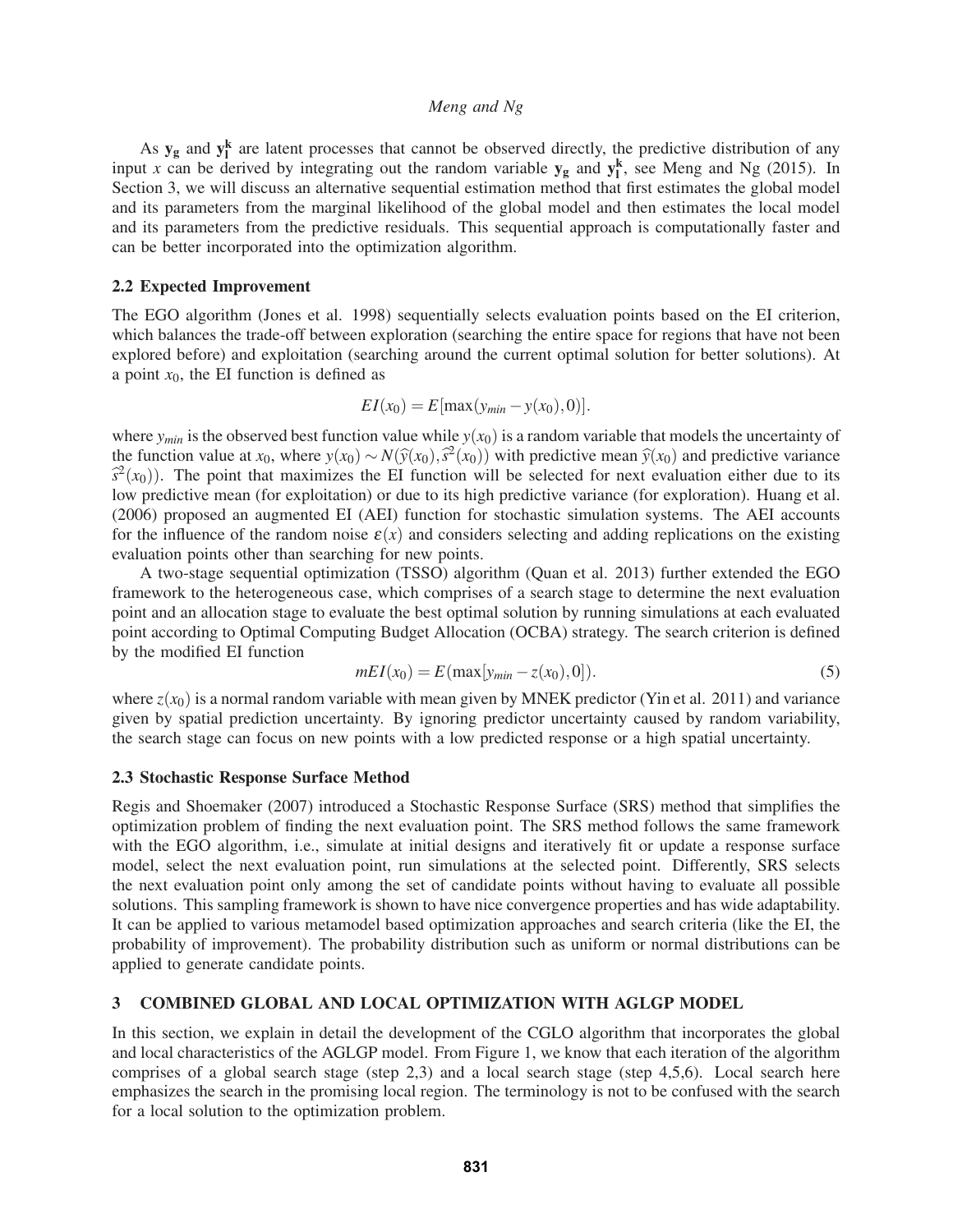The global search stage separates the whole space into several local areas and applies a modified EI-type function to identify which area has a small number of evaluated points or a low global trend while the local search stage explores and exploits in the promising area with *mEI* (see Equation (10)). So they combine to realize the exploration and exploitation of the whole space, balancing the efforts between the current local area and the other unexplored local areas in a stochastic environment. The algorithm switches between these two stages adaptively to quickly identify the promising regions. In the following subsections, we will explain in detail each search stage.

### 3.1 Global Search Stage

In the global search stage, the CGLO algorithm focuses on narrowing down the entire space to a promising local area based on an estimated global model, which incorporates the latent variables  $y_g$  in equation (2). Here we describe an alternative method to estimate the predictive global and local models sequentially. To determine the global predictive mean and variance, we first derive the marginal likelihood can be derived as

$$
p(\mathbf{y}|\mathbf{x}_g) = N(\beta_0, \mathbf{G}_{nm}\mathbf{G}_{m}^{-1}\mathbf{G}_{mn} + \mathbf{\Lambda} + \mathbf{\Sigma}_{\varepsilon}),
$$

where  $\Lambda = diag(\mathbf{G_n} - \mathbf{G_{nm}}\mathbf{G_m^{-1}}\mathbf{G_{mn}})$ . The global predictive mean and variance at a point *x* can then be shown to be

$$
\hat{y}_g(x) = \beta_0 + \mathbf{g}' \mathbf{Q}_{\mathbf{m}}^{-1} \mathbf{G}_{\mathbf{m} \mathbf{n}} (\mathbf{\Lambda} + \mathbf{\Sigma}_{\varepsilon})^{-1} (\mathbf{y} - \mathbf{1}' \beta_0), \tag{6}
$$

$$
\hat{s}_g^2(x) = [G_{nn} - \mathbf{g}'\mathbf{G}_m^{-1}\mathbf{g}] + \mathbf{g}'\mathbf{Q}_m^{-1}\mathbf{g}.
$$
\n(7)

where  $Q_m = G_m + G_{mn} (\Lambda + \Sigma_{\epsilon})^{-1} G_{nm}$ . With the assumption of a deterministic global model, equation (2) interpolates at the inducing points to give the global trend y*g*. We observe that although the global model is assumed deterministic, the global predictors can only be estimated through the noisy observations y (Equation 6), and this noise is reflected in the mean squared prediction error in equation (7). The term in brackets in (7) is the mean square error of a deterministic GP model, which takes zero at inducing points, but the second term in the right hand-side is positive, reflecting how the intrinsic noise inflates the mean squared error. In this global stage, we adopt the SRS framework in the evaluation of the search criterion.

#### 3.1.1 Generation of Candidate Points

To generate the candidate points to evaluate the EI search criterion at, we first define the vector  $\Omega_g$  as the set of candidate points, which includes  $n_c$  items inside. The following condition will be imposed on the selection of candidates. [C1] The components in  $\Omega_g$  have to be equally spread out across the entire space and be at least equal to the number of local regions such that there exists at least one candidate point in each local region. Possible choices to spread these points include the Latin Hypercube design and the Treed partitioning approach that divides up the entire space by making binary splits on the value of each single variable (Breiman et al. 1984). Based on numerical tests, we find that about  $n_c = 10k$  points is an reasonable choice for *k* dimensional problems.

For each candidate point in a local region  $\mathbf{R}_k$ , the local area is a subset of the local region and defined as the neighborhood of this candidate point *x<sub>i</sub>*, i.e.,  $\mathbb{B}_i = \{x \in \mathbb{R}_k : ||x - x_i|| \le ||x - x_j|| \forall x_j \in \Omega_g \cap \mathbb{R}_k\}$ . The local area where the most promising point lies will be selected as the the most promising area. If there is one candidate point in each local region, the local areas are defined the same as local regions. In Section 3.1.2, we will explain how the most promising point is selected.

#### 3.1.2 Global Expected Improvement

We propose to use the EI-type function due to its ability to balance between exploration and exploitation across the entire space. When the EI function based on the global model is applied to identify the most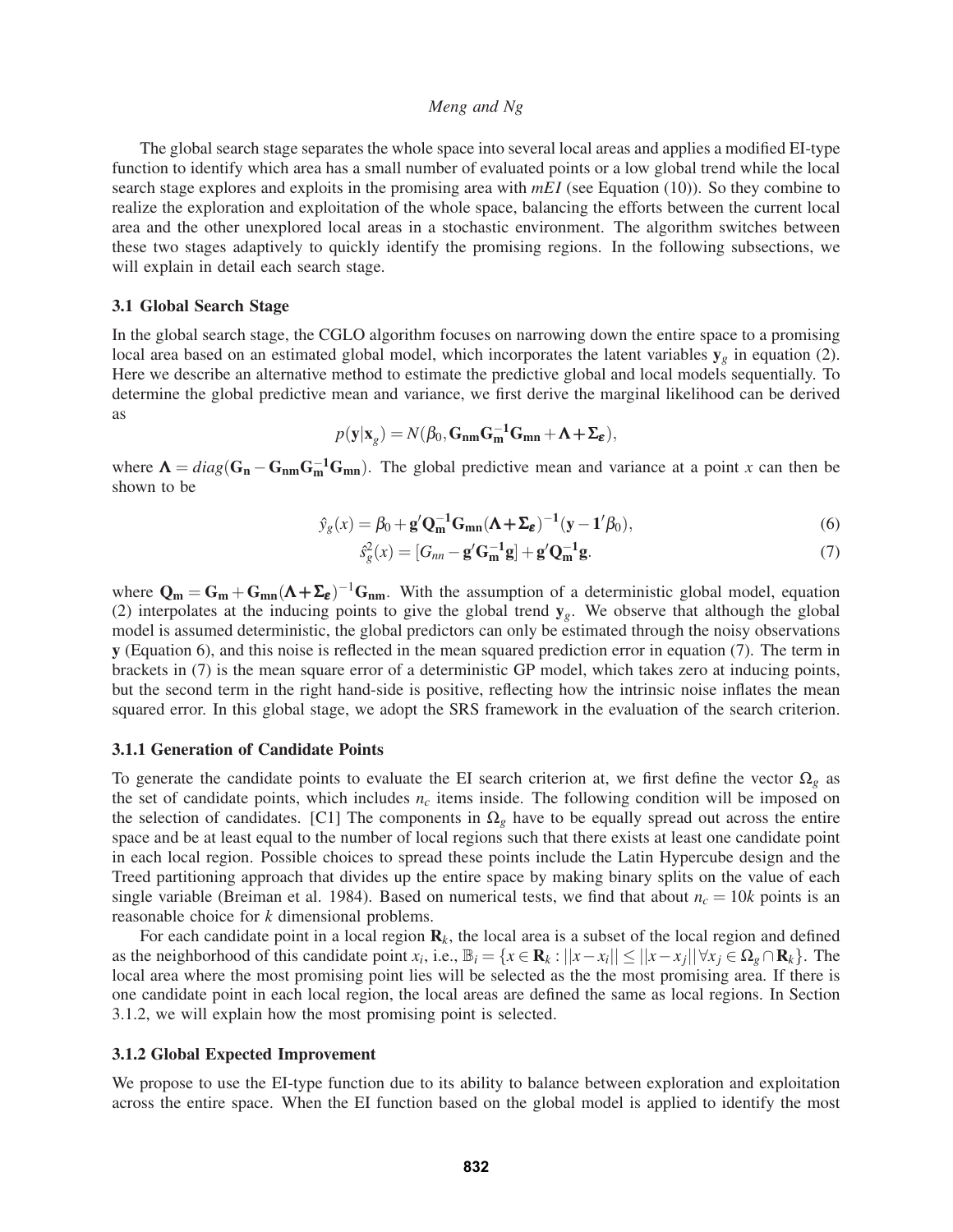promising point, note that it only reflects the information of inducing points as  $\hat{s}_g^2(x)$  can only reflect the spatial uncertainty given the inducing points instead of the true observations. Hence, applying the EI function alone is not sufficient to reflect the density and spread of the observations.

With the global model, when a point has high spatial uncertainty, it indicates that there are few or no inducing points in the area of the point. When there are no inducing point, which indicates no observations, exploration should be done in that area. When there are few inducing points, this implies two possibilities on the distribution of observations. If the few inducing points is due to few observations in that area, it is worth to explore there, while if the few inducing points is due to a large number of observations (with small variability among them) in that area being very similar and hence clustered together requiring only one inducing point to closely represent them, there is little need to further explore in that area as it has many observations that are all close together there already. To avoid expending budget in areas that already have dense observations, we propose a modified global EI function for the global search,

$$
gEI(x) = E\{\max(y_{gmin} - y_g(x), 0)\} \cdot \frac{1}{1 + e^{n_i/t - 5}}.
$$
\n(8)

where  $y_{gmin}$  is the lowest predicted global quantity among the current inducing points. The quantity  $y_g(x)$ is a normal random variable with mean  $\hat{y}_g(x)$  and variance  $\hat{s}_g^2(x)$ . It consists of the EI function on the global model and a penalty factor designed to account for the diminishing return of selecting the same candidate point as the observations become more dense around it. Together, this criterion is able to explore and exploit the areas with few inducing points and few observations. We select the promising point  $x_g^0$  by maximizing the *gEI* from the *candidate points*  $\Omega_{g}$ .

To identify a promising candidate point that has few observations around, the density of the observations within its neighborhood has to be evaluated. The penalty factor has  $n_i$ , the number of neighbors of each candidate point  $x_c^i$ , and this decreases as  $n_i$  increases. Specifically, neighbors of  $x_c^i \in \mathbf{R}_k$  is defined as  $\mathbb{B}(x_c^i) = \{x \in \mathbf{x}_1^k : ||x - x_c^i|| < ||x - x_c^i||, \forall x_c^j \in \Omega_g \cap \mathbf{R}_k, j \neq i\}$ , with each observation x classified to its nearest candidate point in the same local region.

By introducing the penalty factor, the *gEI* can jump quickly between local areas and better explore the entire space. The user-defined parameter *t* controls the steepness of the function, which represents how fast the gEI decreases with the increase of neighbor observations. Given  $n_i$ , the larger the  $t$ , the larger the factor. The factor approaches zero when  $n_i/t = 10$ , so a possible choice for t is  $t = MAX/(10n_c)$ , where *MAX* is the maximum number of evaluated points allowed given the total budget, and  $n_c$  is the number of global candidate points.

#### 3.2 Local Search Stage

Here we provide the details on the local search. Once the candidate point  $x_g^0$  is selected by the global search, the local area in which  $x_g^0$  lies will be selected as the promising area and a local model (equation 3) is constructed in the local region  $\mathbf{R}_k$  where it lies to capture the local residuals in this region. The local model is estimated only with the data  $y_l(x_i) = y(x_i) - \hat{y}_g(x_i)$ ,  $\forall x_i \in \mathbf{R}_k$ . Then the overall model can be expressed as

$$
\hat{y}(x) = \hat{y}_g(x) + \hat{y}_l(x) = \beta_0 + \mathbf{g}' \mathbf{Q}_{\mathbf{m}}^{-1} \mathbf{G}_{\mathbf{m}\mathbf{n}} (\mathbf{\Lambda} + \mathbf{\Sigma}_{\varepsilon})^{-1} (\mathbf{y} - \mathbf{1}' \beta_0) + \mathbf{l}_{\mathbf{k}}' (\mathbf{L}_{\mathbf{k}} + \mathbf{\Sigma}_{\varepsilon})^{-1} \mathbf{y}_{\mathbf{l}}^{\mathbf{k}}, \forall x \in \mathbf{R}_k.
$$
 (9)

In this stage, we search deeply into the promising area based on the overall model followed by extra evaluations are conducted in this selected local region. Similar to TSSO (Quan et al. 2013), the local search stage can be further divided into a search step and an allocation step. In the search step, the mEI in Equation (10) is used to sequentially select a number of new points until a switching criterion for another iterative global search is satisfied. After the search step, additional simulation replications are intelligently distributed among all evaluated points. By ignoring predictor uncertainty caused by random variability, the mEI function in the search step assumes that the observations are made with infinite precision so the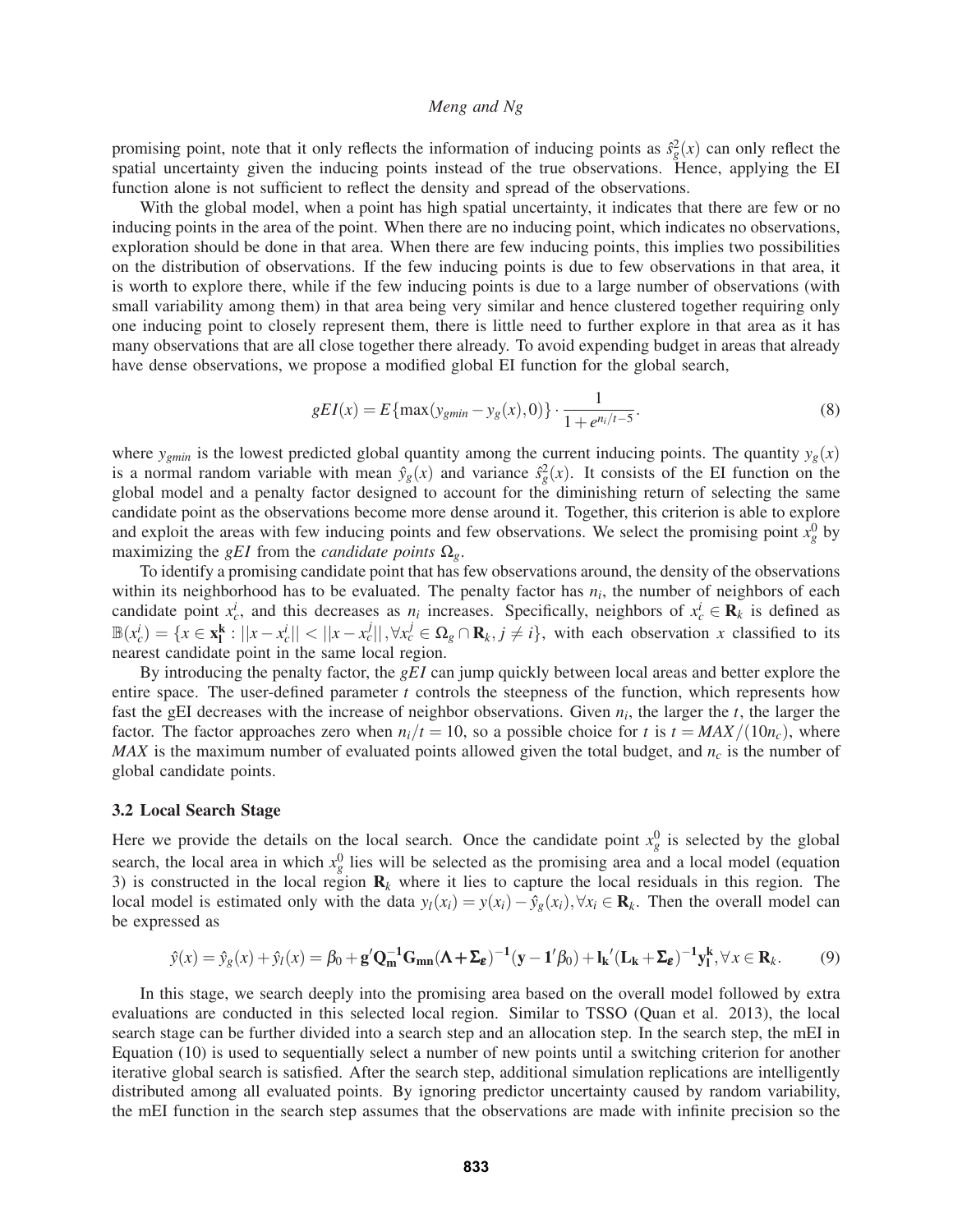same point is never selected again. This allows the algorithm to quickly escape from a local optimum in the region. The random variability is further managed in the allocation step.

In the notation below, we will use  $B_t$  to denote the number of replications allocated to the local search stage at iteration *t*, which can be separated into the searching budget  $B_{t,s}$  for the search step and the allocation budget  $B_{t,a}$  for the allocation step, i.e., $B_t = B_{t,s} + B_{t,a}$ . The detailed framework and budget required for each step are described in the next subsections.

#### 3.2.1 The Search Step

In this step, we again follow the SRS framework to evaluate the search criterion. As the search step continues to select new evaluation points until a switching criterion is satisfied, the number of points selected in the search step  $n_t$  is dynamically decided in each iteration. Each new evaluation point is simulated with  $r_{min}$  replications, and the budget  $B_{t,s} = n_t \times r_{min}$  is also dynamically decided based on  $n_t$ . The candidate points  $\Omega_l$  have to be uniformly generated within the neighborhood of  $x_g^0$ , which is defined as  $\mathbb{B}_0 = \{x \in \mathbf{R}_k : ||x - x_g^0|| \le ||x - x_j|| \forall x_j \in \Omega_g \cap \mathbf{R}_k \text{ and } x_j \neq x_g^0\}$ , and then *mEI* is maximized among  $\Omega_l$ .

$$
mEI(x) = E(\max[y_{min} - z(x), 0]), x \in \Omega_l.
$$
\n(10)

where  $y_{min}$  is the predicted response at the sampled points in the promising region with the lowest sample mean, and  $z(x)$  is a normal random variable with mean given by the AGLGP predictor and variance given by spatial prediction uncertainty  $\hat{s}_z^2 = L_{nn} - l'L_n^{-1}l$ . Since the mEI function ignores the predictive uncertainty caused by the random noise, the same point will never be selected again once simulated. Each time when a new evaluation point is simulated, the local model and *ymin* will be updated accordingly and a new set of candidate points Ω*<sup>l</sup>* will be generated. The evaluated points in the local region R*<sup>k</sup>* will be reclustered and the inducing points get updated. The clustering technique is easily implemented.

**Switching Criterion** The switching criterion dynamically decides whether we continue with the local search in the current local region or return to the global search. It is reasonable to continue searching in the current local region if the new observations and the updated clusters do not make much changes to the location of inducing points, and hence to the global model. However, even if the inducing points do not change much, the evaluations of the gEI function among the global candidate points can change when either the EI changes or the penalty factor reduces. When these occur, a switch back to the global search stage can identify a different promising region.

So the switching criterion proposed here is defined by the increase or the change of location in the inducing points or a maximum number of new evaluated points  $n_{max}$ . If the criterion is satisfied, we jump out of the local search step for a new iteration of the global search. This reduces the number of iterations between the global and local search. The refitting of the global model is only done when the global model or the gEI changes. By defining the switching criterion, we also limit the budget exhausted in this step by  $n_{max} \times r_{min}$ . If the remaining budget is smaller than the limit  $(T - \sum_{i=1}^{t-1} B_i < n_{max} \times r_{min})$ , additional simulations should focus on the allocation step for finding the optimal solution.

## 3.2.2 The Allocation Step

Since the search step focuses on searching for new evaluation points in the local region, the allocations step is dedicated to distribute additional simulations among the evaluated points for better evaluation of the noisy observations. For every evaluated points, more simulation replications can be allocated for two purposes. Firstly, to improve the fit of the global model for a more efficient global search, more simulation replications should be allocated to improve the clustering and the estimation of inducing points. Secondly, to improve the local model estimation and the local optimal value (i.e., global optimal in the local region), more simulation replications are needed to improve the observations at the evaluated points. Here, we dynamically decide the budget allocated at this step by taking the maximum of budget allocated to each point that satisfies both the purposes.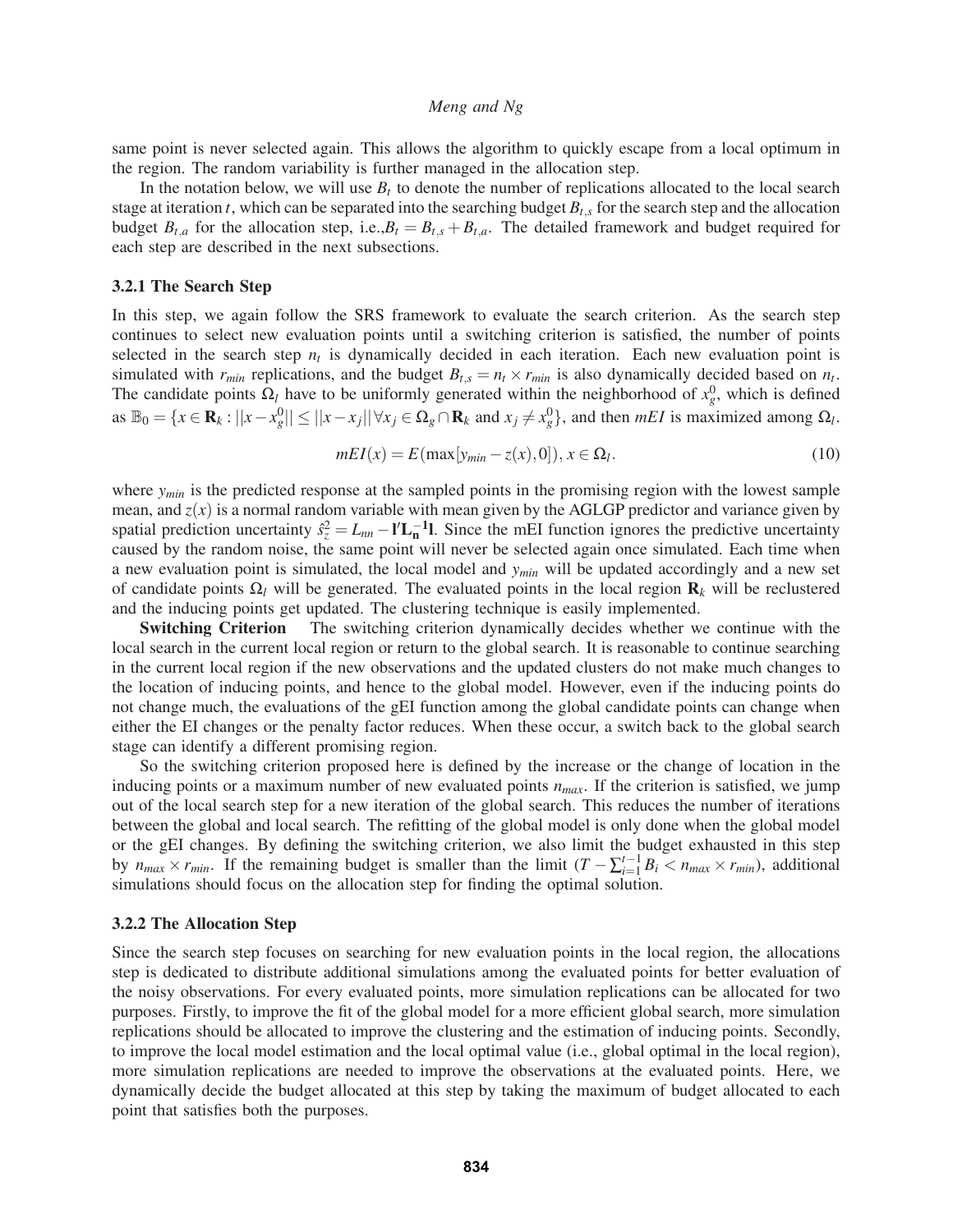To improve the clustering and estimation of inducing points within a local region, the effect of the random noise on the clustering technique has be to evaluated. An evaluation point might get wrongly clustered based on the defined contour lines. Given the contour lines, we define that a point is wrongly clustered if its noisy observation falls into a different cluster from its best cluster, defined as the cluster where its true mean value (first two terms of equation 1) falls into. To decide which evaluation point is likely to be wrongly clustered and how much budget should be allocated to bring it to its best cluster, an evaluation criterion related to the distance to the contour lines and the noise variance is used. It is explained by equation (11) and (12) below.

An observation with a large noise variance or a small distance to the contour lines has a high chance of being wrongly clustered. The noise variance only decreases at the rate of 1/ √*r* when averaging over *r* replications, but we can be at least approximately  $99.7\%$  confident that one point  $x_i$  is rightly clustered if

$$
\Delta_i \ge 3\hat{\sigma}_\varepsilon^2(x_i)/\sqrt{N_{i,v} + r_i}.\tag{11}
$$

where  $\Delta_i$  is the distance to the nearest contour line,  $\Delta_i = \min_{y \in \mathbb{Y}} |\bar{y}(x_i) - y|$ , and  $\hat{\sigma}_{\varepsilon}^2(x_i)$  is the sample variance estimated through  $r_i$  replications, and  $N_{i,v}$  is the additional simulations required for improving the cluster where the evaluation point  $x_i$  lies. Hence,  $N_{i,y} \geq (3\hat{\sigma}_\varepsilon^2(x_i)/\Delta_i)^2 - r_i$ . As we don't want to allocate too much budget without the updated information, the evaluation budget allocated to each evaluated point in this step is limited by a small number  $v_{min}$  (usually  $r_{min}$ ). Specifically,

$$
N_{i,v} = \begin{cases} \min\{\lceil (3\hat{\sigma}_{\varepsilon}^2(x_i)/\Delta_i)^2 \rceil - r_i, v_{min}\} & \text{for} \quad (3\hat{\sigma}_{\varepsilon}^2(x_i)/\Delta_i)^2 > 1, \\ 0 & \text{for} \quad (3\hat{\sigma}_{\varepsilon}^2(x_i)/\Delta_i)^2 \le 1. \end{cases}
$$
(12)

For the second purpose of improving the local model estimation and the local optimal value, additional replications are distributed with the goal of maximizing the probability of the correct selection of the local optimum. OCBA provides a rigorous way of identifying the evaluated point with the best response. eTSSO (Pedrielli and Ng ) proposed to dynamically decide the simulation effort for selecting the correct solution. More budget should be allocated for evaluation when the noise is high, and when the noise is lower, more budget is allocated only when the overall model fitting is good enough. Each region is initialized with a equal budget  $B_{1,b}^k = B_0, k = 1, \dots, K$ , and in each iteration we increase the budget based on the noise level and the budget that has already been exhausted in the selected promising region.

$$
B_{t,b}^{k} = \begin{cases} B_{t-1,b}^{k} \left( 1 + \frac{\hat{\sigma}_{\varepsilon}^{2}}{s_{\varepsilon} + \hat{\sigma}_{\varepsilon}^{2}} \right) & k = k* \\ B_{t-1,b}^{k} & k \neq k^{*} \end{cases}, \quad B_{t,b} = B_{t,b}^{k^{*}} \tag{13}
$$

The factor in equation (13) is to balance between the noise at the current set of evaluation points (exploitation) against the predicted noise in unexplored areas in this local region. So  $\hat{s}_z^2$  is defined by the predictive mean square error of the latest point selected by the search step given the updated local model and  $\hat{\sigma}_{\epsilon}^2$  is the estimate of the sample variance at the point to which the OCBA procedure assigns the largest number of replications since it indicates the potential to exploit among the evaluation points. Assuming that each point  $x_i$  having a sample mean  $\bar{y}_i$  and a sample variance  $\sigma_{\varepsilon}^2(x_i)$ , according to Theorem 1 provided by (Chen and Lee 2010), the Approximate Probability of Correct Selection (APCS) can be asymptotically maximized when the available budget tends to infinity and when

$$
\frac{N_{i,b}}{N_{j,b}} = \left(\frac{\sigma_{\varepsilon}(x_i)/\Delta_{b,i}}{\sigma_{\varepsilon}(x_j)/\Delta_{b,j}}\right)^2, i, j \in \{1, 2, \dots r_{k^*}\}, i \neq j \neq b
$$
\n
$$
N_b = \sigma_{\varepsilon}(x_b) \sqrt{\sum_{i=1, i \neq b}^{n} \left(\frac{N_i}{\sigma_{\varepsilon}(x_i)}\right)^2}
$$
\n(14)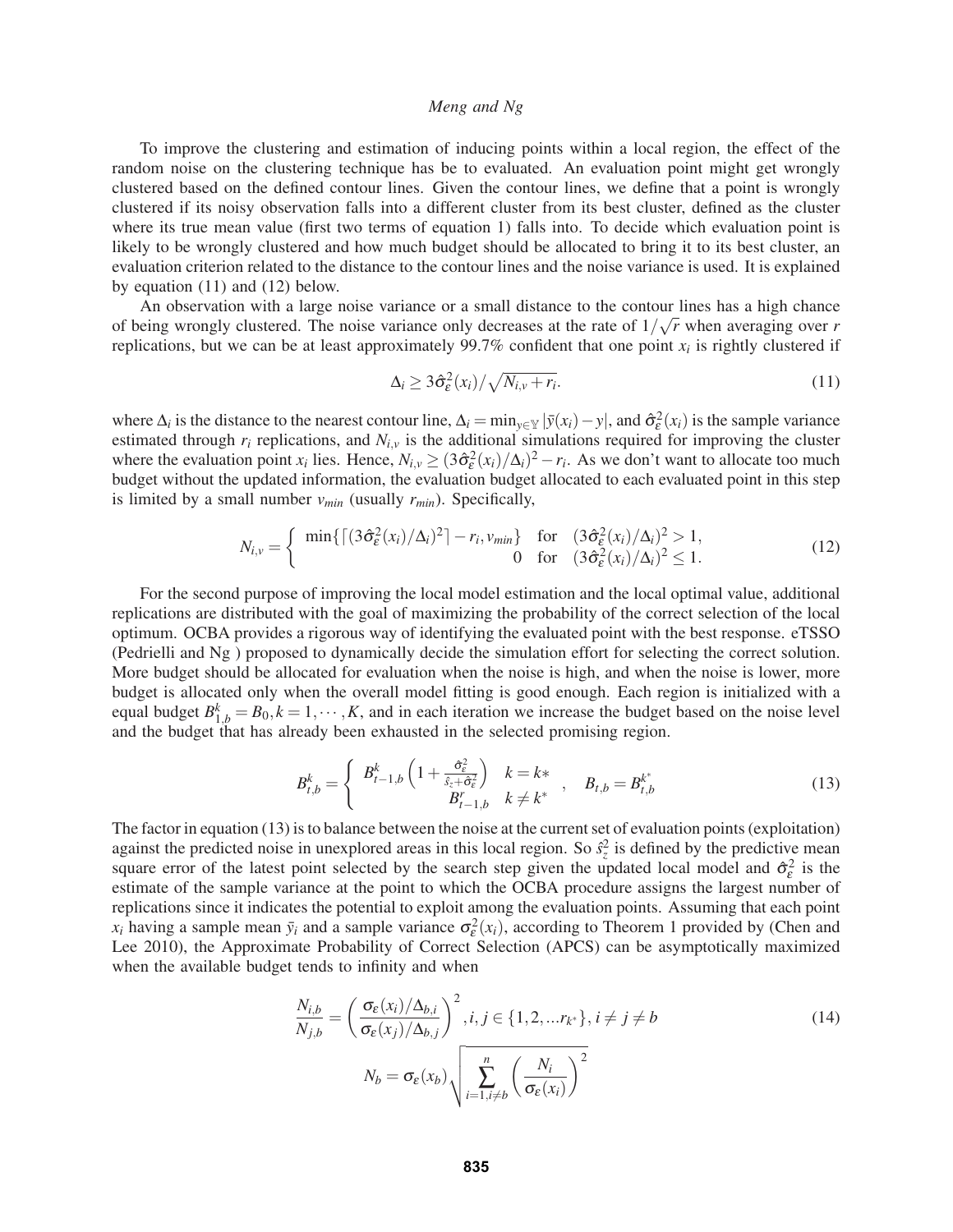where  $N_{i,b}$  is the number of simulations allocated to the point  $x_i$ , and  $\Delta_{b,i} = \bar{y}_i - \bar{y}_b$  with  $\bar{y}_b$  denoting the lowest sample mean in the current region. At the end of the allocation stage, the evaluated point with the lowest sample mean will be selected as the global optimal in this region.

So finally we have  $N_i = max(N_{i,v}, N_{i,b})$  to satisfy the two purposes of improving the estimation of inducing points and improving the global optimal in the local region.  $B_{t,a} = \sum_{j=1}^{\hat{r}_i} N_j$ . We have to notice that the allocation budget required is dynamically decided in each iteration. If the remaining budget  $A = T - \sum_{i=1}^{t-1} B_i - B_{t,s} < B_{t,a}$ , it is reasonable to allocate the remaining budget to find the best optimal solution by OCBA since the additional budget for validating the global model only works for next iteration of the global search.

### 3.3 An Algorithm Overview

The proposed global and local search are sequentially executed in each iteration. We initialize a space-filling design  $n_0$  before the iterative search and evaluation. The algorithm can be formulated as follows.

- *Step 1:* (*Initialization*) Run a size  $n_0$  space filling designs, with  $r_{min}$  replications allocated to each point. Total initial replications  $B_0 = n_0 r_{min}$ .  $t = 0$ .
- *Step 2: (Validation of overall model)* Fit an AGLGP response model to the set of sample means, and use cross validation to ensure that the AGLGP prediction is satisfactory.

**While** the available replications  $A = T - \sum_{i=0}^{t} B_i > 0, t = t + 1$ 

- *Step 3:* (*Global Search*) Search for the location  $x_0^g$  that maximizes the gEI criterion Equation (8) given the set of candidates  $\Omega_g$ , and the local region with  $x_0^g$  is selected for local search.
- *Step 4.1: (Local Search Step)*  $n_t = 1$ . **While**  $n_t \leq n_{max}$  and  $A > 0$ , *(Fit/Update a local model)* Fit or update the local model in the selected local region. *(Randomly Generate Candidate Points)* Randomly Generate candidate points Ω*l*. *(Select the Next Function Evaluation Point)* Search for the location  $x_{n_t}^*$  that maximizes the *mEI* criterion Equation (10) from the candidate points  $\Omega_l$  and evaluate at  $x_{n_l}^*$  with  $r_{min}$  replications. *(Re-cluster points in the selected local region)* Break Step 4.1 if the number of inducing points increases. Else, set  $n_t = n_t + 1$ ,  $A = A - r_{min}$ . end
- *Step 4.2:* (*Local Allocation Step*) Decide the budget  $B_{t,a}$  based on equation (12) and equation (13). If  $A > B_{t,a}$ , allocate  $B_{t,a}$  replications among evaluated points in the local region. Set  $A = A - B_{t,a}$ Else, Use OCBA in equation (13) to allocated *A* replications among sampled designs. end

*Step 5: (Return the Optimal Solution)* Return the point with the lowest sample mean.

We note that the number of local regions is an important factor for the accuracy of AGLGP model, and the fitting of the AGLGP model drives the performance of CGLO algorithm. Based on some numerical evidence, we recommend to choose the number of local regions such that each local region has 200 to 600 evaluation points. If the number of the local regions is too large, the CGLO algorithm might waste budget for exploiting an unpromising area due to the coarsely estimated AGLGP model. Conversely if the number is too small, the estimation of AGLGP model will require significant computation time.

### 4 NUMERICAL STUDY

In this section, we test the following function as an example

$$
\max_{0 \le x_1, x_2 \le 100} g(x_1, x_2) = 10 \cdot \frac{\sin^6(0.05\pi x_1)}{2^{((x_1 - 90)/50)^2}} + 10 \cdot \frac{\sin^6(0.05\pi x_2)}{2^{((x_2 - 90)/50)^2}}
$$
(15)

The same example is used by Sun et al. (2014). The function *g* has a global optimal of  $g(90,90) = 20$ , and the second best local optimal is  $g(70,90) = g(90,70) = 18.95$  (see Figure 4a). We introduce a noise term that is normally distributed with mean 0 and variance  $\sigma_{\varepsilon}^2(x_1, x_2) = 3(1 + x_1/100)^2(1 + x_2/100)^2$ . This problem requires an efficient balance between exploration and exploitation with limited budget because it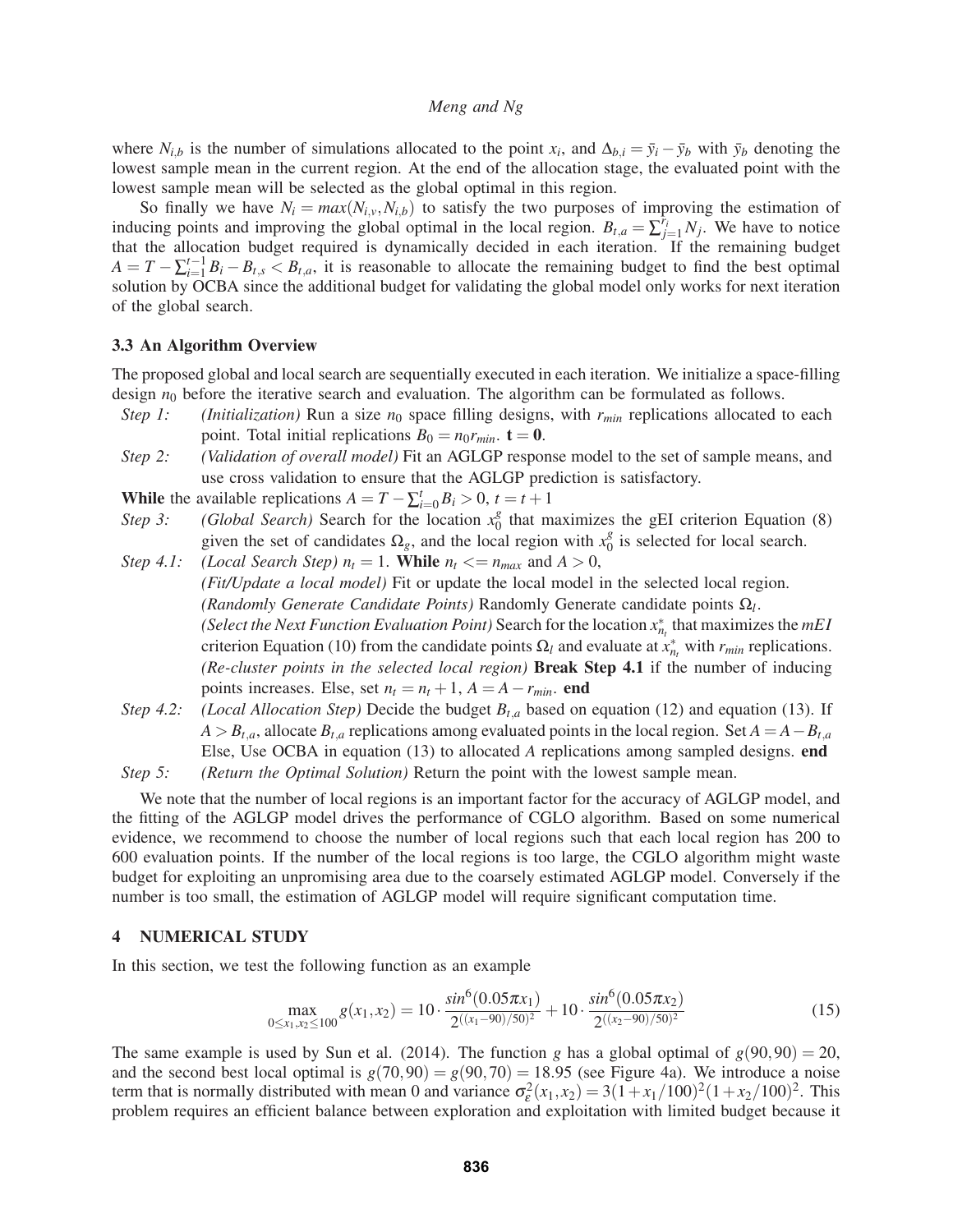has 25 local optimums and the difference between the largest and the second largest local optimal values is quite small. By introducing a large noise variance at the optimal area, it becomes more difficult to solve.

Figure 4b shows 10 macro-replications of the algorithm, with a total simulation budget  $T = 10^4$ (approximately 800 evaluated solutions) in each macro replications. We initialize 20 points with Latin Hypercube designs with a minimum of 10 simulations for each point. It shows that in each macro-replication, the estimated optimal value keeps jumping from one solution to a better one over simulation runs. The algorithm is shown to have a good scheme for global optimization since it can successfully escape from local optimums until it get close to the global optimal area.

Results also show that over the 10 macro-replications, the algorithm can find a optimal solution that is very close to the true optimal solution [90,90], and a optimal value that is close the the true optimal value 20. The average Euclidean distance to [90 90] is 0.7173 and the average of optimal value is 19.633. The noise standard deviation around [90 90] can be as high as 1.97, but the evaluation scheme in the algorithm can intelligently allocate more replications to distinguish the global optimal area from its neighboring sub-optimal areas.

Although this example is a small example (with only 800 evaluation points), the results are promising. The average total time taken to run the algorithm (excluding simulation time) as a ratio of the total simulation time is 0.18. This indicates that the CGLO can efficiently deal with more expensive simulations or potentially deal with a larger size of data.



Figure 4: Estimated optimal value for test function  $g(x_1, x_2)$ .

To compare the CGLO with other GP-based algorithms, we apply a two stage sequential optimization (TSSO) algorithm (Quan et al. 2013) and a expected quantile improvement (EQI) algorithm (Picheny et al. 2013) to solve the problem. Figure 4c shows the average performances of all three algorithms over 30 macro-replications. We can see the CGLO is significantly better than TSSO and EQI with the same CPU time. Note that the TSSO and EQI are built on the GP model, the estimation of which is much slower than the AGLGP model as iteration goes on. The global search criterion of CGLO algorithm conducts a faster explorative search that allows jump out of a locally optimal area before sufficiently exploiting the local area by the local search.

## 5 CONCLUSION

This paper proposes a combined global and local search algorithm based on the AGLGP model. The scheme systematically searches promising regions with a global stage and then searches more deeply into the region with the local stage. We then derive an allocation strategy that intelligently allocates budget to the evaluated points for the purpose of improving the metamodel fit and estimating the optimal solution. We also study their numerical performance. For future work, we will compare efficiency with other adaptive random search algorithms and GP-based search algorithms and theoretically derive its asymptotic behavior.